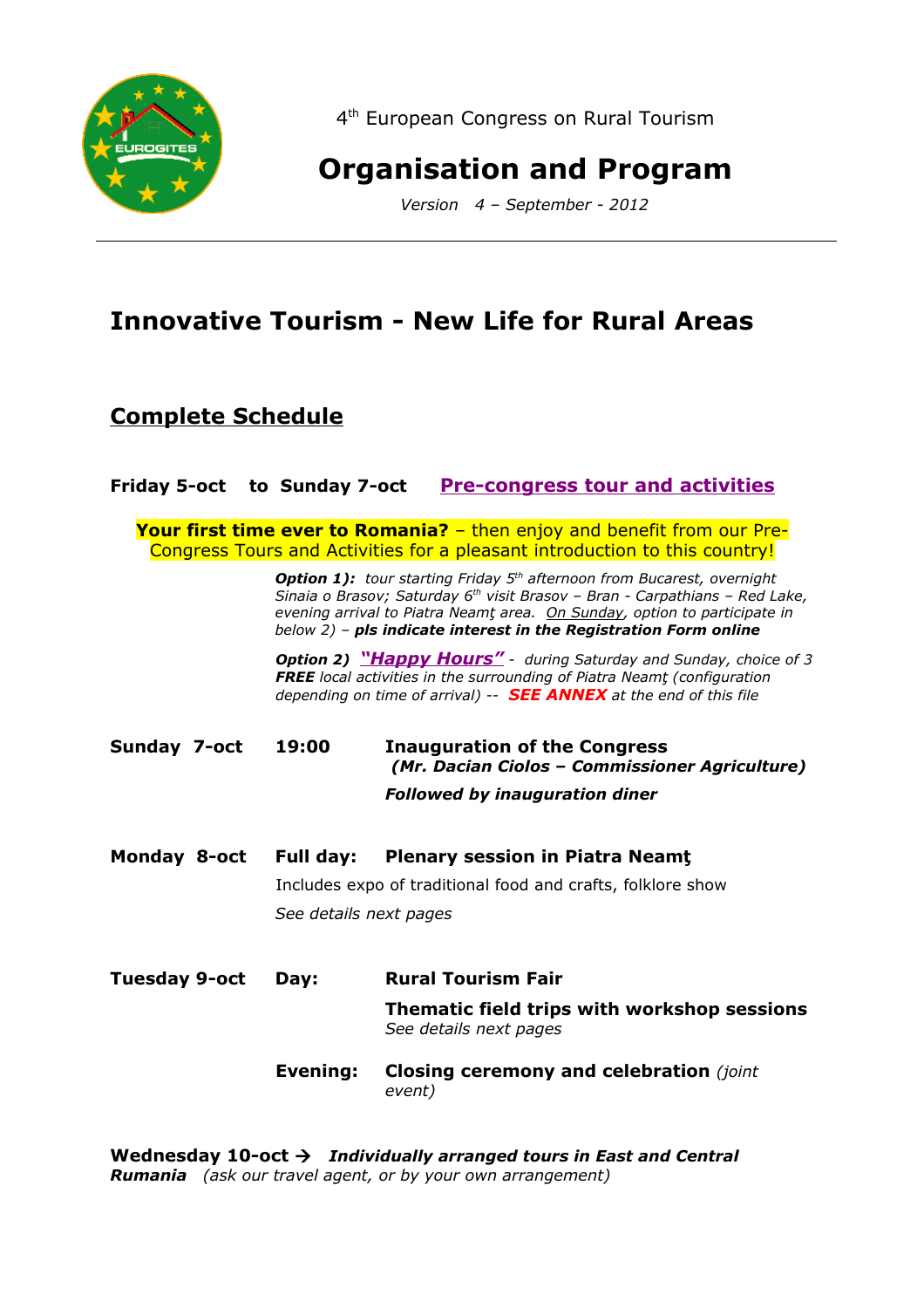

# **Congress Days - Program**

## **Monday 8-oct full day: Plenary session in Piatra Neamţ**

#### **9:00 Opening greetings**

#### **9:15 The importance of tourism for rural areas - past and future**

Valorisation of local assets and social dynamics through rural tourism in support of generating new economies and opportunities in rural areas.

Speakers: Mr. Klaus Ehrlich – GenSecr Eurogites Mr. Petri Rinne – President of ELARD *(rep. EDEN network)*

- Sustainable tourism development
- Support policies in the past, present, and future
- Global markets and segments
- The CAP 2014-2020 and the Common Strategic Framework for rural development

#### **11:00 Country presentations** (2)

Russian Federation N.N. Moldova – ANTREC Moldova Ms Svetlana Lazar

#### *11:45 Coffee break*

#### **12:15 Innovative concepts and products in Rural Tourism**

Focussed on the "touristic" side of RT, new ideas for looking at rural areas and how to give value to their assets are presented here.

- Speakers: Ms Katia Sidali University Göttingen Mr Philippe François – AMFORHT/ECORISMO WorkGroup EuroGites on Labelling
	- Changes of paradigms of rural tourism
	- **The value of "experience" and how to market it**
	- Quality Labelling of EU Rural Tourism results of the work group of EuroGites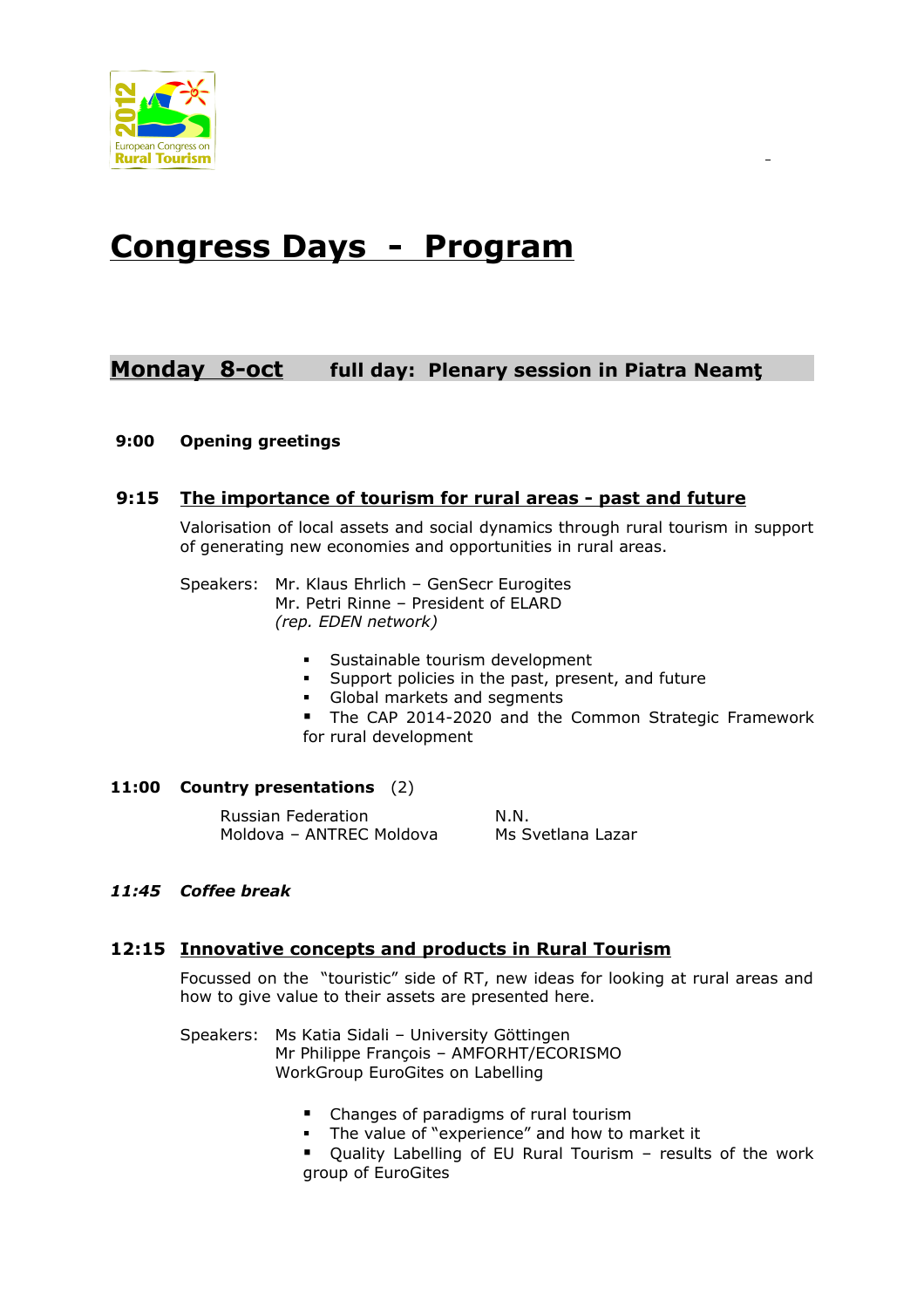

#### **13:30 Lunch Break + rural exhibitions on premises**

#### **14:30 Keeping rural communities and heritage alive through tourism**

"Think global – act local": how can rural communities benefit from global trends

- Speakers: Ms Asnate Ziemele Lauku Celotajs (LV) Ms Olga Sevan – ICOMOS Russian Institute for Cultural Research Ms Fouli Papageorgiou – Euracademy
	- challenges of territorial cohesion and poverty reduction in remote or mountain areas
	- rural areas as repository of European cultural identity and heritage: settlements, landscapes, arquitecture, traditions
	- **In local supply chains for small producers**
	- **F** rural-urban linkages and networks
	- case study about the above

#### **16:00 Country presentations**

Estonia – Maaturism Ms Raili Mengel-Sünt Ireland – B&B Ireland Ms Margaret Cahill *In pipeline: Denmark, Sweden, Finland*

*16:45 Coffee Break*

#### **17:15 Rural Tourism in the world of Internet and Social Media**

Internet and its different applications is changing the communication between providers and clients. How to make best use of these new opportunities for organisation, management, development, and marketing of rural tourism?

Panel: Mr. Hans Embacher – Farm Holidays AT Mr. Nicholas Hall – SE1 Media, ex-ECT Mr. Terry Jackson - VisitWales Mr. François-Xavier Peêrs - Project manager TOURISMlink

- Consumer-based product design and development
- Impact and use of ICT for rural tourism organisations and providers
- The role of Social Media and how to use them efficiently
- Satisfaction control and benchmarking
- Open cross-compatible platforms for promotion and management

#### **20:30 Evening event – Diner at [Hanul Ancu ţei](http://www.hanu-ancutei.ro/) (Tupilaţi village)**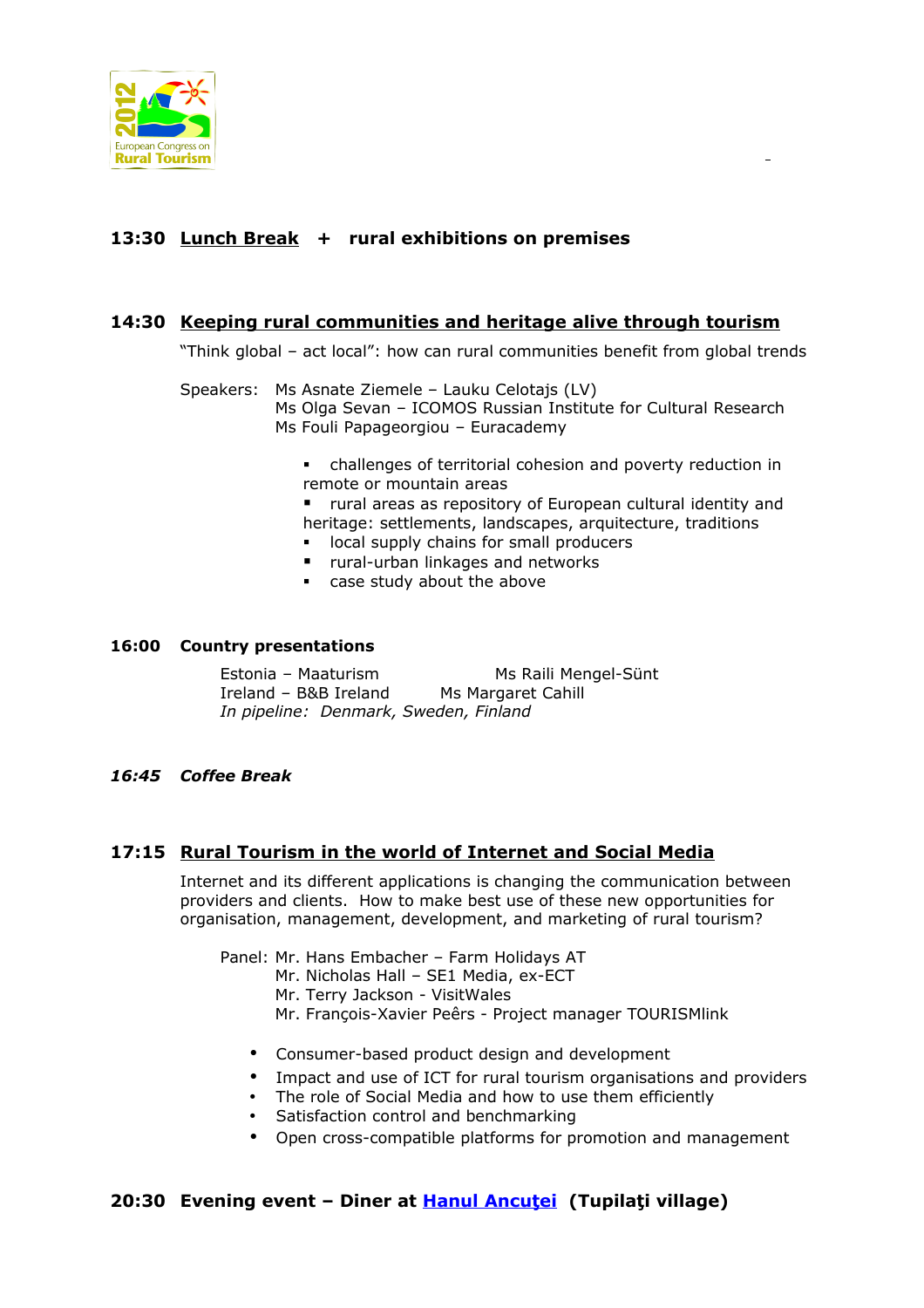

## **Tuesday 9-oct**

#### **Day:** Thematic Products in Rural Tourism

*(field trip with 2,5 hour workshop session "en route")* 

*Pls. indicate your preference when registering for the congress*

| Group 1 | Greenways | hiking trails etc.                                                                                                   | Disused railway tracks that are transformed into              |  |  |
|---------|-----------|----------------------------------------------------------------------------------------------------------------------|---------------------------------------------------------------|--|--|
|         |           | "Baltagul" Complex - Tarcău                                                                                          |                                                               |  |  |
|         |           | Workshop coordinated by <b>European Greenways Association</b><br><b>EGWA</b> http://www.aevv-eqwa.org/site/hp en.asp |                                                               |  |  |
|         |           |                                                                                                                      | Coordinator: Ms Mercedes Muñoz - CEO EGWA                     |  |  |
|         |           | Panelists:                                                                                                           | Mr. Jamil Benabdallah - Détente SL<br>$(+3$ examples from EU) |  |  |

Group 2: **Cultural heritage** Monasteries, castles, festivities, crafts, …

Theological Seminar of the Neamt Monastery -Vânători Neamţ

Workshop coordinated by *ECOVAST [www.ecovast.org](http://www.ecovast.org/)*

Coordinator: **Ms Valerie Carter** – President ECOVAST

Panelists: Ms Olga Sevan - ICOMOS Ms Edit Pop – Maramures Heritage Trail Ms Magadalena Banu – ECOVAST Romania *Representative ANTREC RO*

Group 3: **Nature** Nature parks, sports, environment, ….

[Hotel "Bistriţa" Durău](http://www.bistrita-romania.ro/en/) - Ceahlău

Workshop coordinated by *Naturfreunde International <http://www.nf-int.org/>*

Coordinator: **Mr Christian Baumgärtner** – GenSecr NFI

Panelists: Ms Carmen Chasovschi - University Suceava Mr Andrei Blumer – RO Ecotourism Assoc. *(+2 RO speakers tbd)*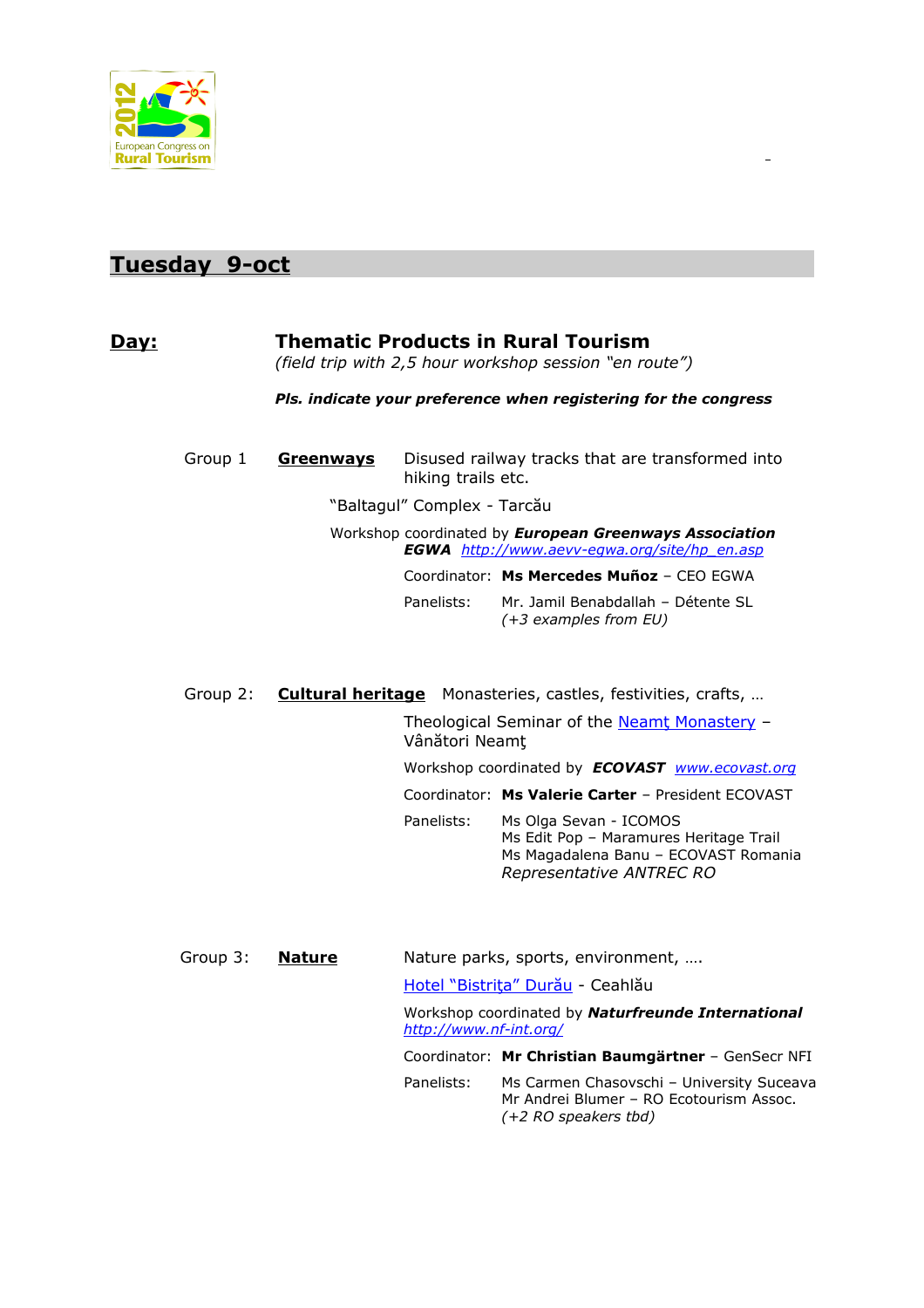

### Group 4: **Gastronomy** Local food and meals as part of rural heritage across Europe

"Igloo", Cozla mountain – Piatra Neamţ

Workshop coordinated by *ATLAS – Tourism and Gastronomy group <http://www.atlas-euro.org/>*

Coordinator: **Mr Kevin Fields** – University of Gloucestershire, ATLAS Tourism and Gastronomy group

Panelists: Mr Simão Ravara de Oliveira (PT) *(Slow Food International) Representative ANTREC RO Local specialist in RO gastronomy* 

Return from field trips is scheduled **around 17:30,** giving participants time to refresh and change for the evening ceremony and celebration.

#### **Evening: Closure ceremony and celebration**

| 20:00 | Final conclusions of the congress and workshops                                                                                |  |  |  |  |
|-------|--------------------------------------------------------------------------------------------------------------------------------|--|--|--|--|
|       | To be presented already in the ambience and context of the<br>following Congress Dinner and celebration – total max 45 minutes |  |  |  |  |
| 20:45 | <b>Formal closure of the Congress</b><br>Authorities thd                                                                       |  |  |  |  |
| 21:00 | Diner and following "fiesta"<br>at "Popasul Haiducilor" restaurant - Mount Cozla (P.Neamt)                                     |  |  |  |  |

#### **Online Registration at**

**[www.europeanrtcongress.org/registration.html](http://www.europeanrtcongress.org/registration.html)**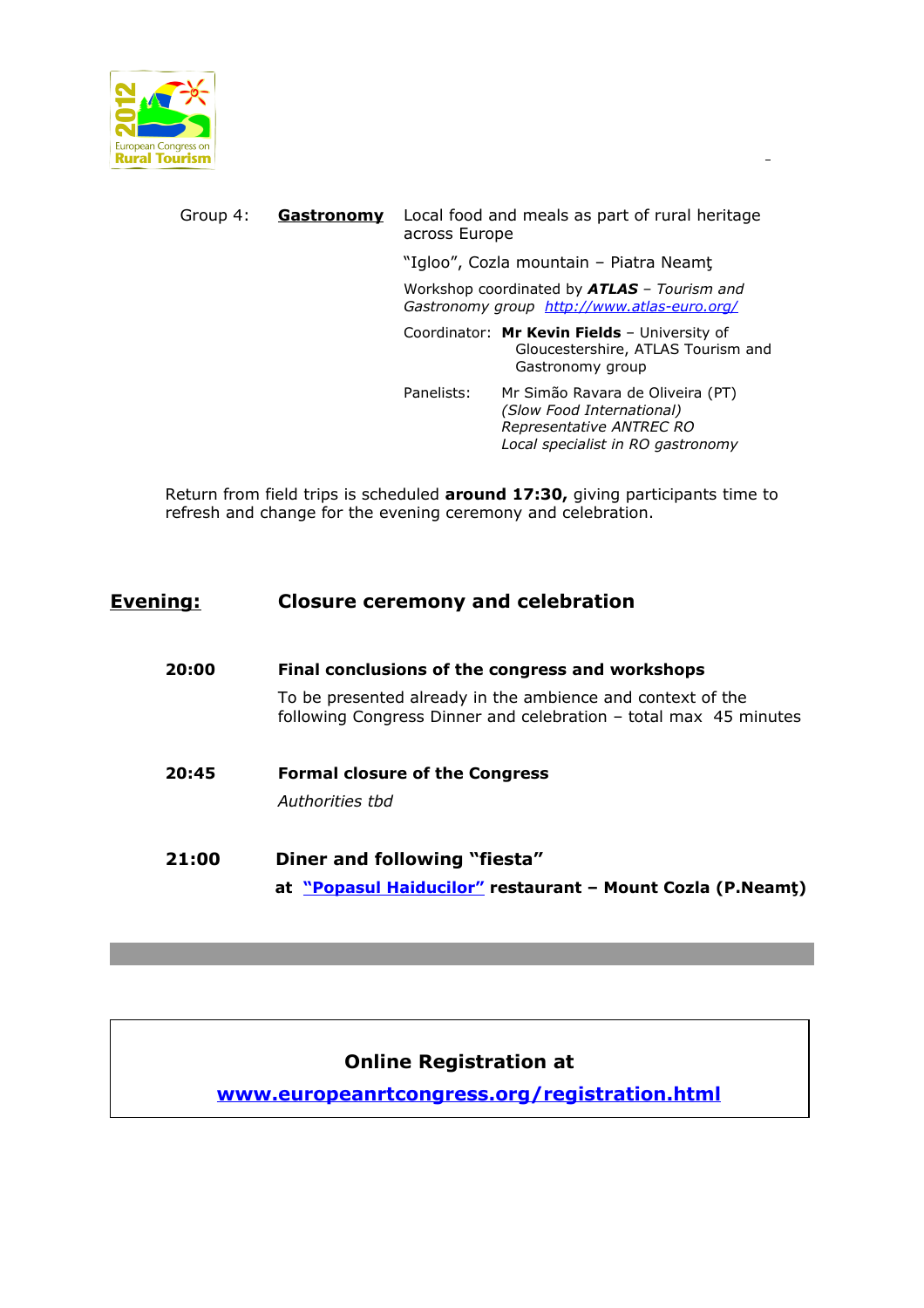

# **NO Registration Fee**

**Participation at the congress** from Sunday evening to Tuesday night, congress documentation, excursions within the program, and airport transfer where necessary, **is FREE OF CHARGE.**

**Accommodation, meals, and local transfers are on account of participants.** To cover all of them in a convenient and easy way, optional **«All-Inclusive-Packages»** can be booked at the registration form:

| <b>Concept</b>                                                                                                                                                                                                                                                                              | <b>EuroGites</b><br>members | <b>Other</b><br>participants |
|---------------------------------------------------------------------------------------------------------------------------------------------------------------------------------------------------------------------------------------------------------------------------------------------|-----------------------------|------------------------------|
| <b>PACKAGE Sunday evening - Wednesday morning:</b><br>Accommodation in "*** Pensiune" (private guesthouses) with<br>breakfast, single room, 3 nights from Sunday to Wednesday,<br>inauguration reception and diner, meals on Monday and<br>Tuesday, final celebration, all local transports | 195€*                       | 295€                         |
| Accompanying person sharing same room                                                                                                                                                                                                                                                       | +95 $\epsilon$              | +95 $\epsilon$               |
| As above but in **** city hotel<br>+ accompanying person sharing room                                                                                                                                                                                                                       | 225€<br>+150 €              | 325€<br>+150 €               |
| <b>EXTRA days: only accommodation / breakfast</b><br>(nights of Friday, Saturday) in "*** Pensiune" incl. local<br>transfers - includes free participation in any of the Happy<br><b>Hours</b> activities on Saturday and Sunday                                                            | 30 €                        | 45€                          |

# **TRAVEL INFORMATION**

Piatra Neamţ http://en.wikipedia.org/wiki/Piatra Neamţ is a city of about 77.000 habitants, situated in the north-east of Romania. The surroundings offer some of the most beautiful areas of Rumania, especially during the autumn period when the congress will take place.

Important UNESCO World Heritage Sites such as the Neamţ and Moldavian Monasteries [www.google.com/search?q=bukovina+monasteries](http://www.google.com/search?q=bukovina+monasteries) can also be found nearby for private post-congress tours.

For **AIR TRAVEL,** the following options exist:

• **Bacau (BCM)** airport (55 kms) is served by **BlueAir** [www.blueairweb.com](http://www.blueairweb.com/) with direct flights from Italy (5), London, Brussels, and Paris.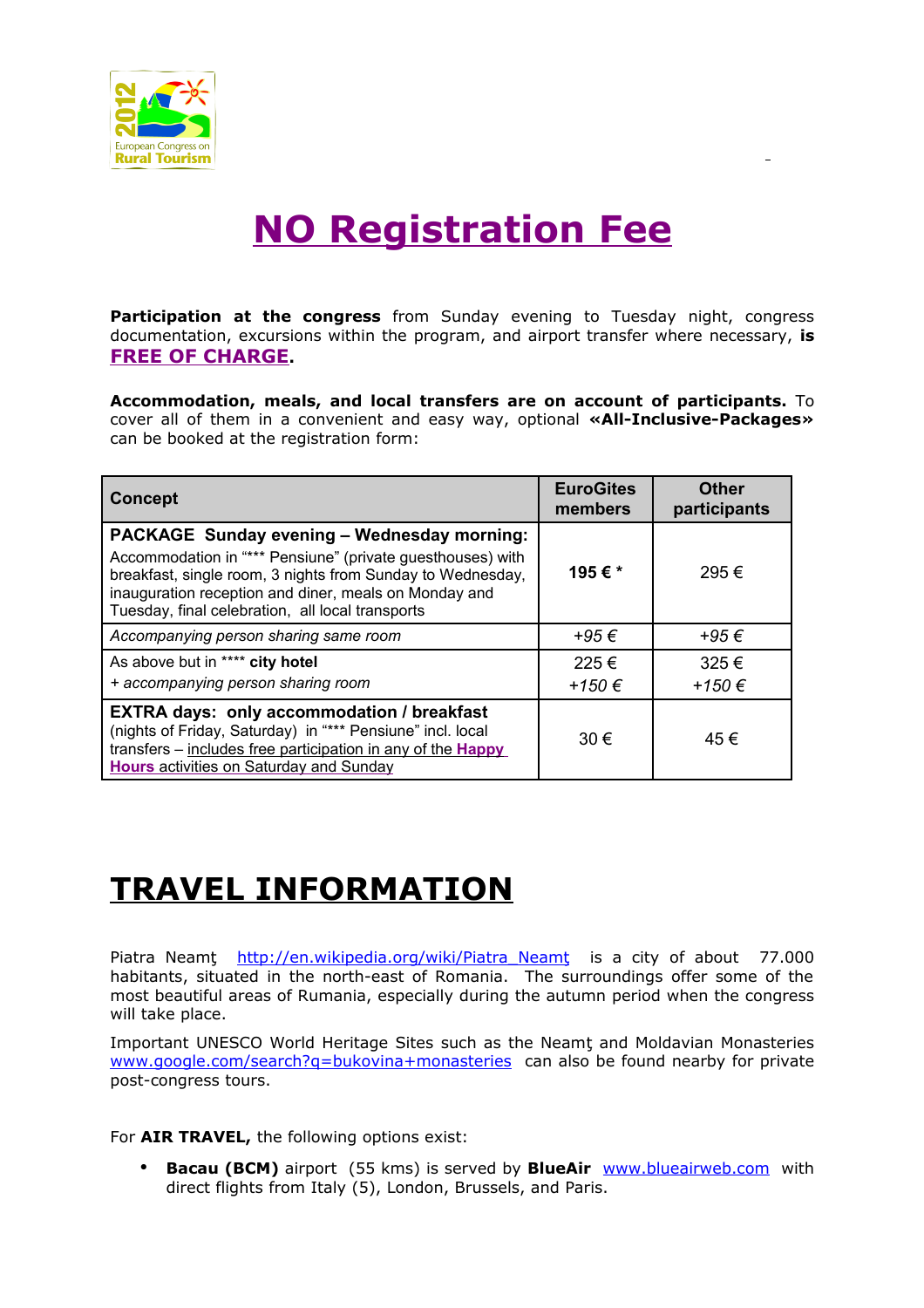

- **Iasi** airport (130 kms) has several daily connections with Bucarest, and one daily with Viena
- **Bucarest** is frequently served by all mayor airlines and low-cost.

*Comfortable transfer from either of the above three airports to Piatra Neamt is included for all registered participants free of charge. The exact schedule will depend on arrival times.*

• For the adventureous: you may also fly to **Tirgu Mures** (TGM) and then travel from there by train or rented car (220 kms – 3 hours), through some of the nicest landscapes in Central Romania.

For arrival **BY CAR,** check the exact location on GoogleEarth. Quickest access is from

- **North and East** (Poland, Ukraine, Russian Federation): via Chernovtsy Suceava – Piatra Neamt. If travelling this way, the Bukovina Monasteries are on your way: save at least one day for visiting some of them!
- **South and West** (Bulgaria, Turkey, Serbia, … ): via Bucarest. The fastest road is Bucarest – Busau – Bacau – Piatra Neamt. However if you can spend a bit more time and one extra night, go first north to Sinaia – Brasov, and then across the Carpathian Mountains via Gheorgheni and the Red Lake to Piatra Neamt